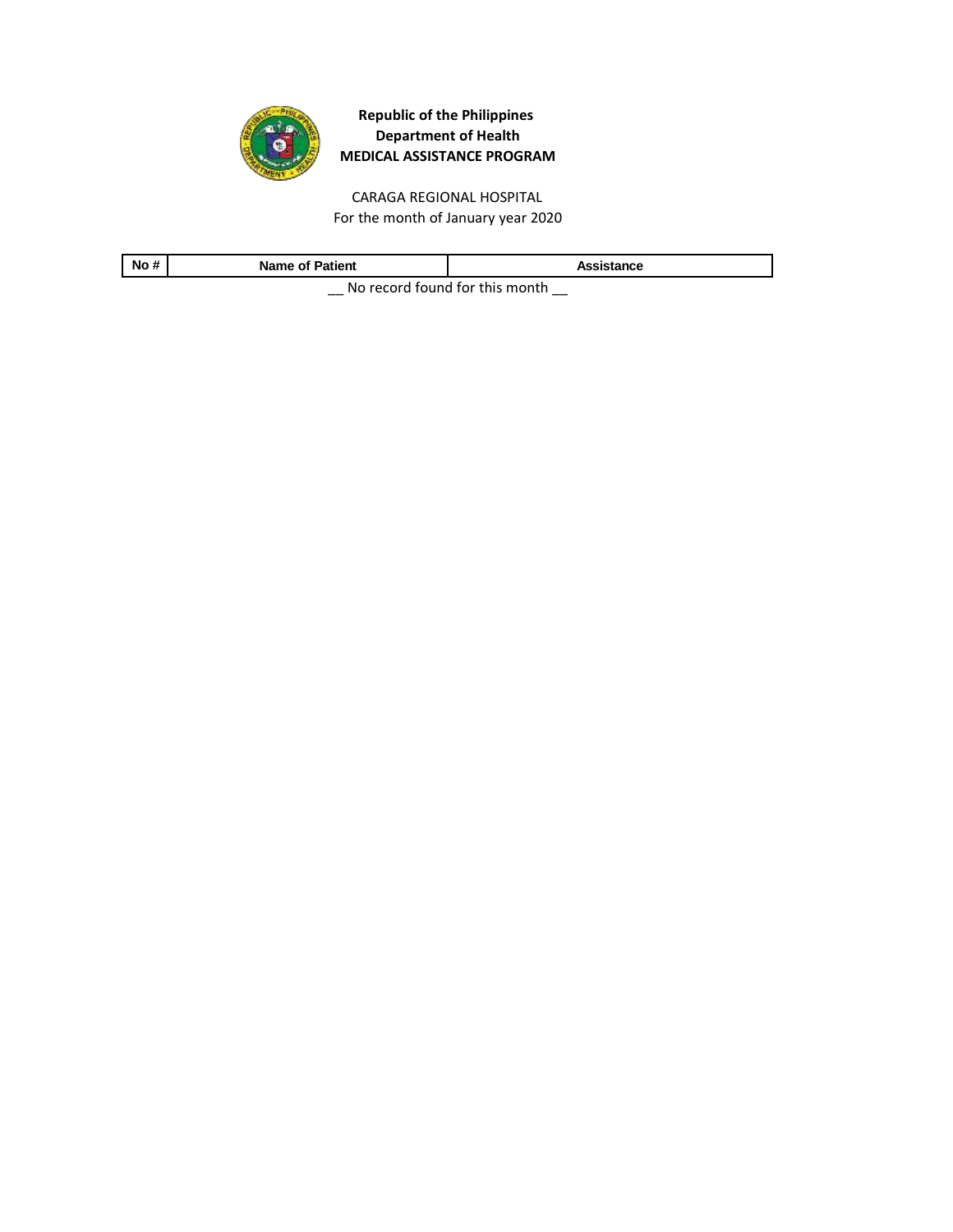

CARAGA REGIONAL HOSPITAL For the month of February year 2020

| No#                                         | <b>Name of Patient</b> | Assistance |
|---------------------------------------------|------------------------|------------|
| Alle a consideration of fourth to an outlet |                        |            |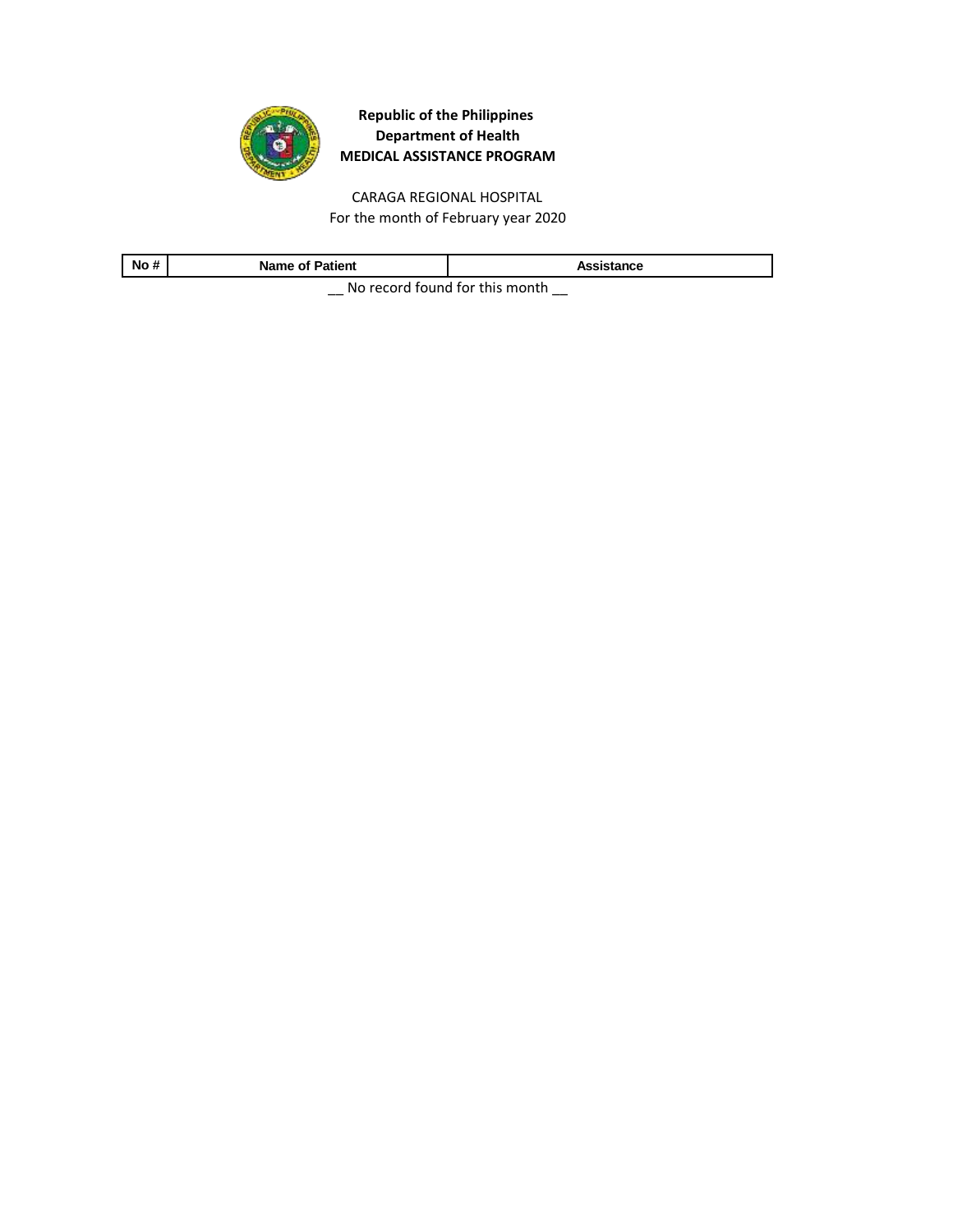

CARAGA REGIONAL HOSPITAL For the month of March year 2020

| No                                     | <b>Name of Patient</b> | Assistance |
|----------------------------------------|------------------------|------------|
| No received factoral faithful property |                        |            |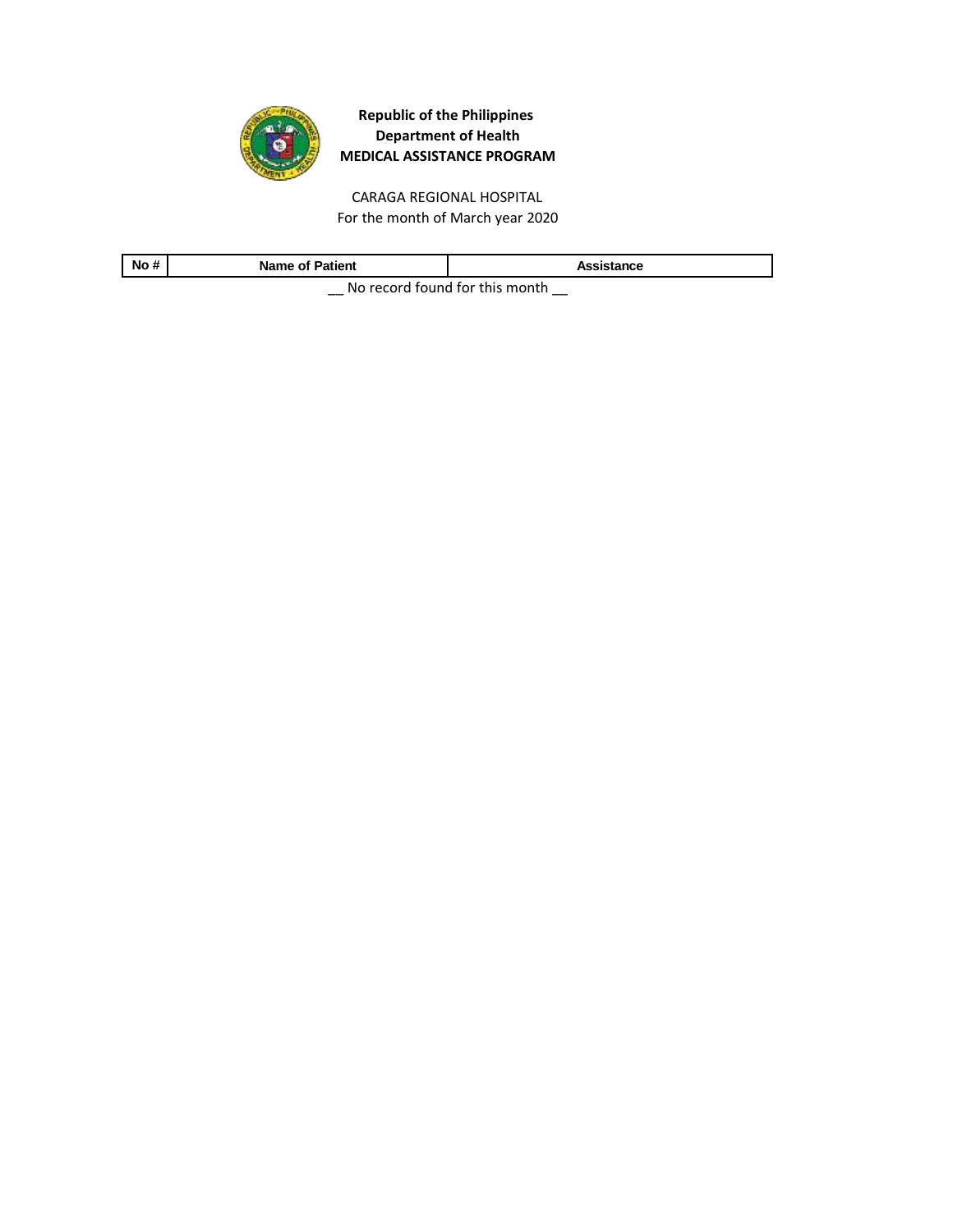

CARAGA REGIONAL HOSPITAL For the month of April year 2020

| No#                                     | <b>Name of Patient</b> | Assistance |
|-----------------------------------------|------------------------|------------|
| No reserved formed for this reservation |                        |            |

 $\equiv$  No record found for this month  $\equiv$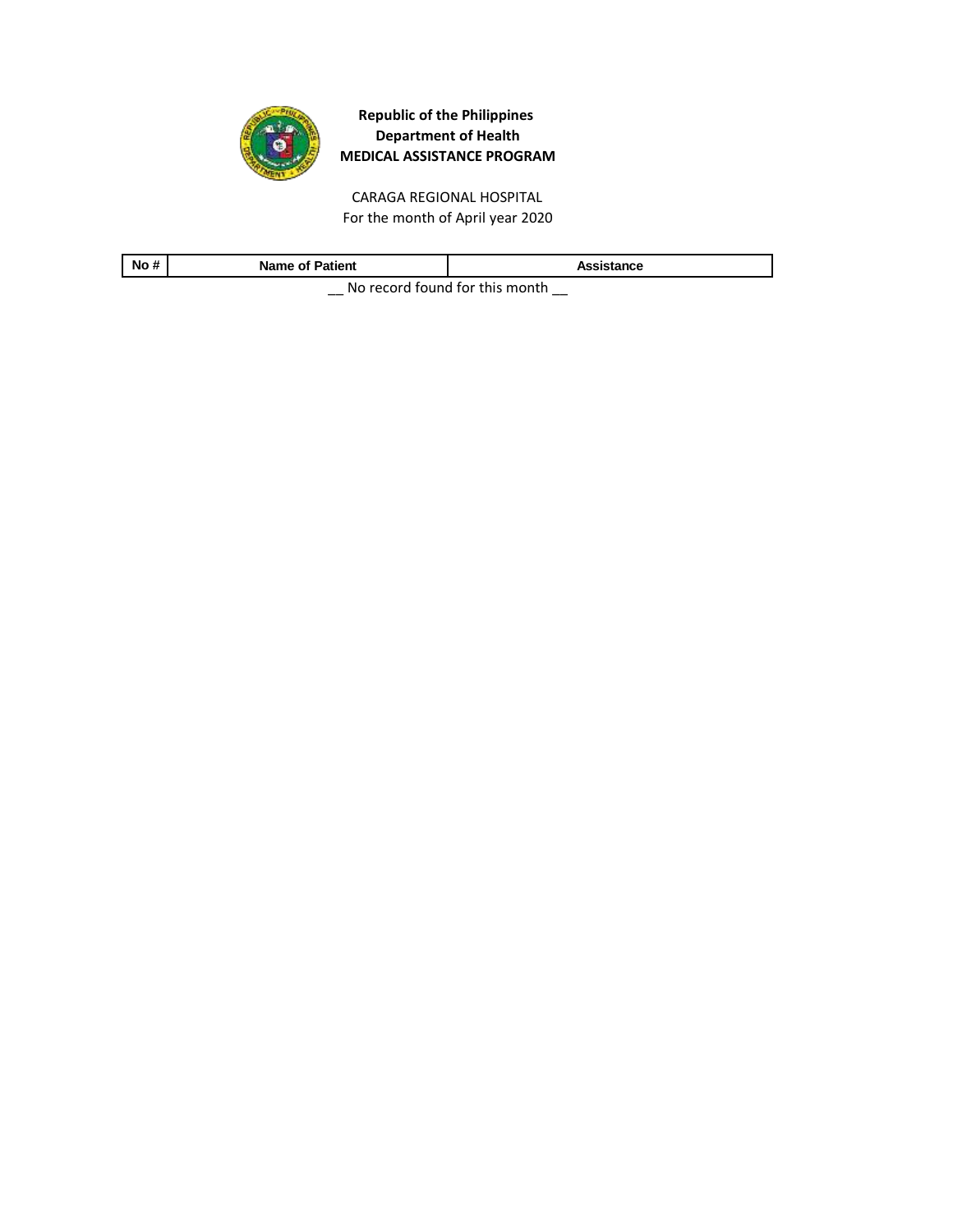

CARAGA REGIONAL HOSPITAL For the month of May year 2020

| No#                                    | <b>Name of Patient</b> | Assistance |
|----------------------------------------|------------------------|------------|
| No received factoral faithful property |                        |            |

 $\equiv$  No record found for this month  $\equiv$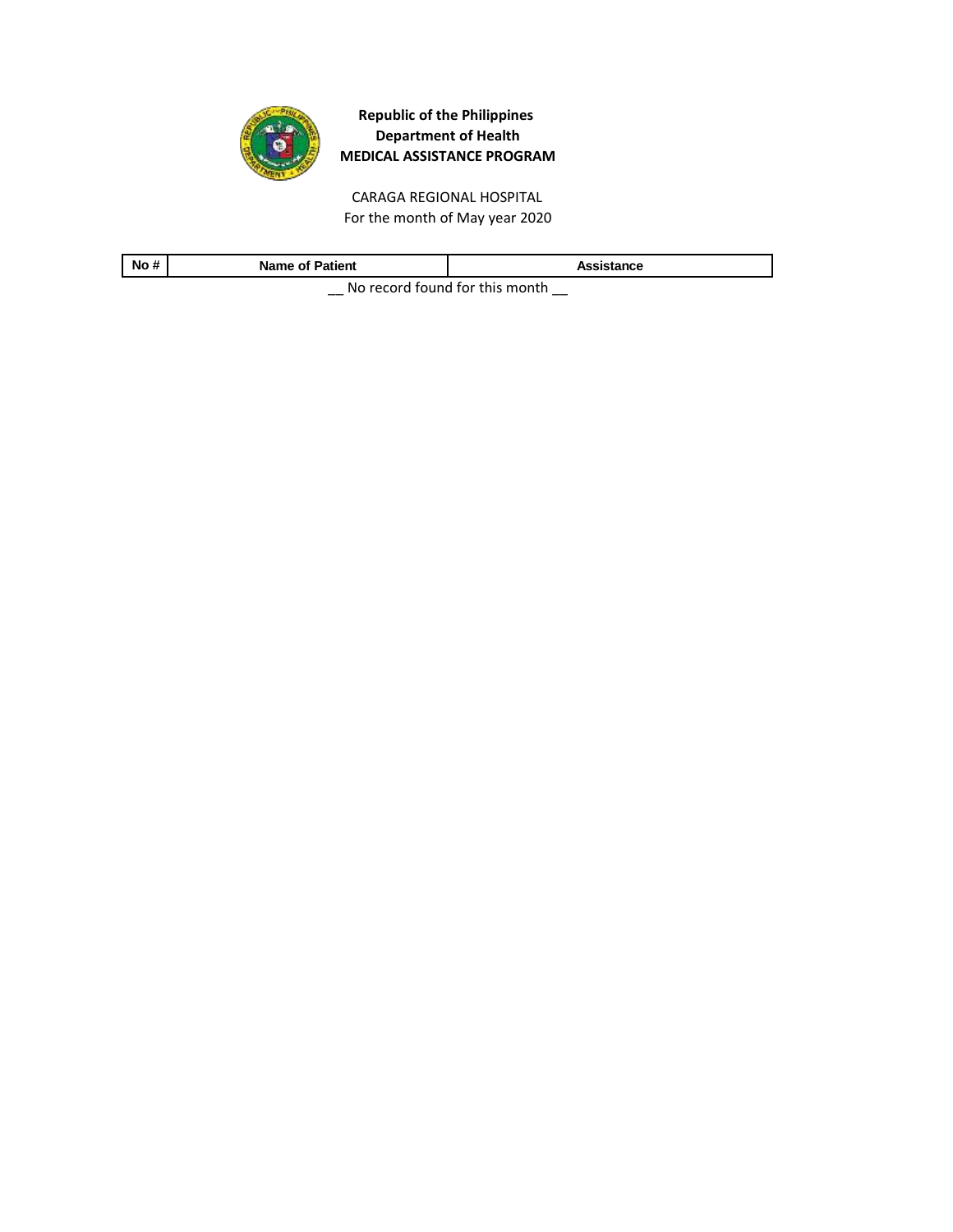

CARAGA REGIONAL HOSPITAL For the month of June year 2020

| No#<br>æ                               | Patient<br>Name of |  |
|----------------------------------------|--------------------|--|
| No received factoral faithful property |                    |  |

 $\equiv$  No record found for this month  $\equiv$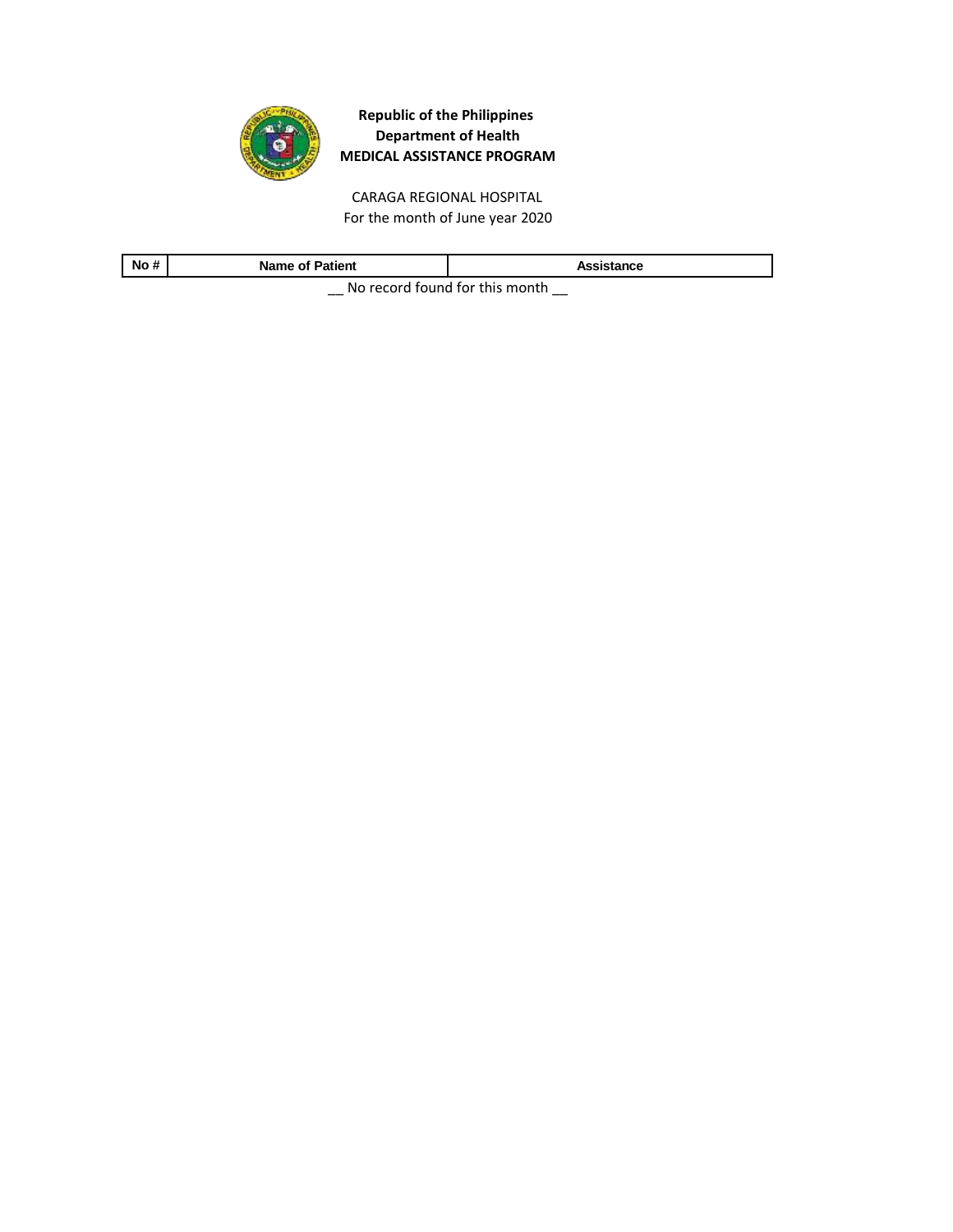

CARAGA REGIONAL HOSPITAL For the month of July year 2020

| No # | <b>Name of Patient</b> | Assistance                                          |
|------|------------------------|-----------------------------------------------------|
|      | Waren H. Calfoforo     | Hospital Bill / Laboratory / Procedures / Medicine. |
|      | _                      |                                                     |

Total Patient: 1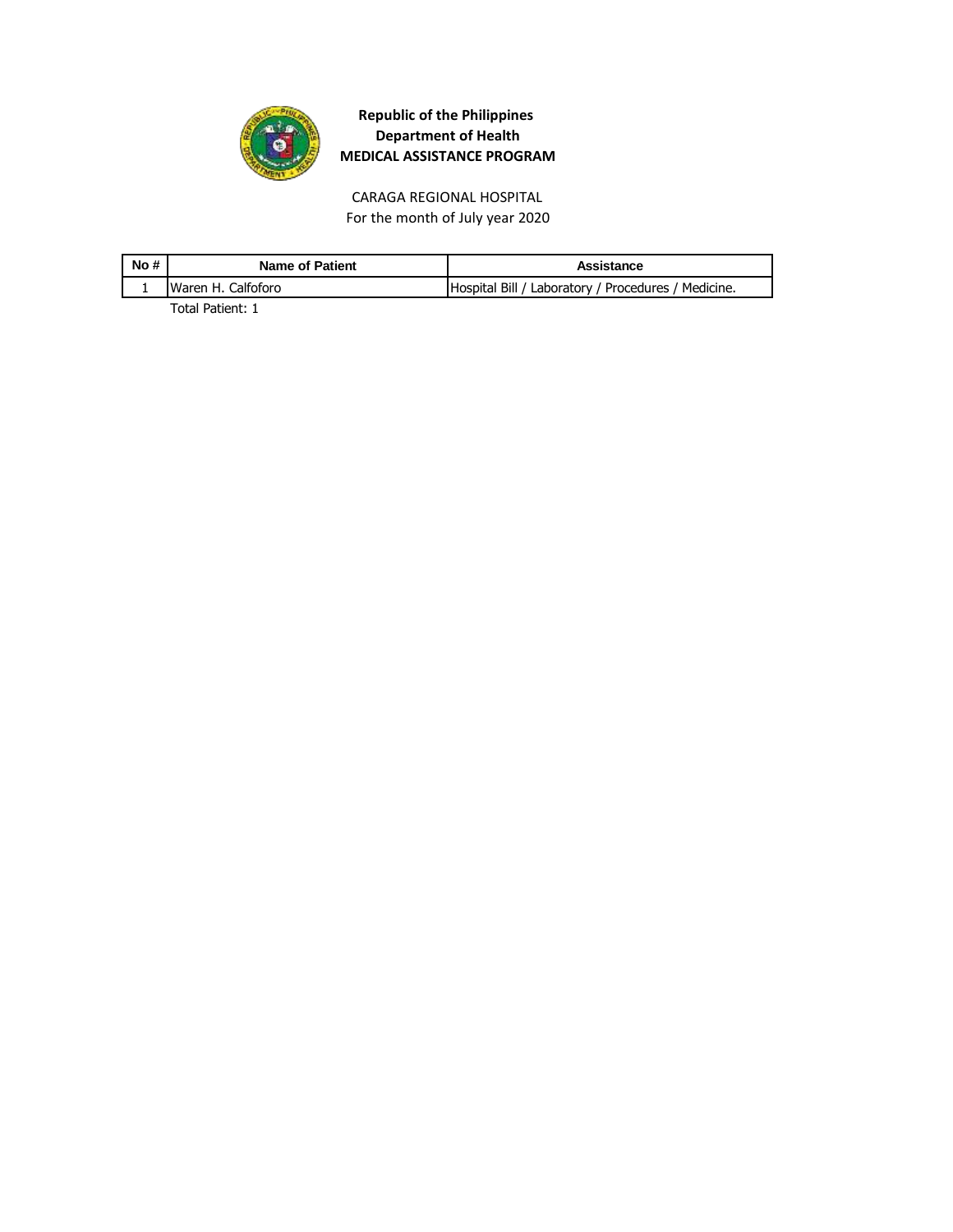

CARAGA REGIONAL HOSPITAL For the month of August year 2020

| No#                                       | Patient<br>Name of | ance. |
|-------------------------------------------|--------------------|-------|
| Ale see and ferror different big recently |                    |       |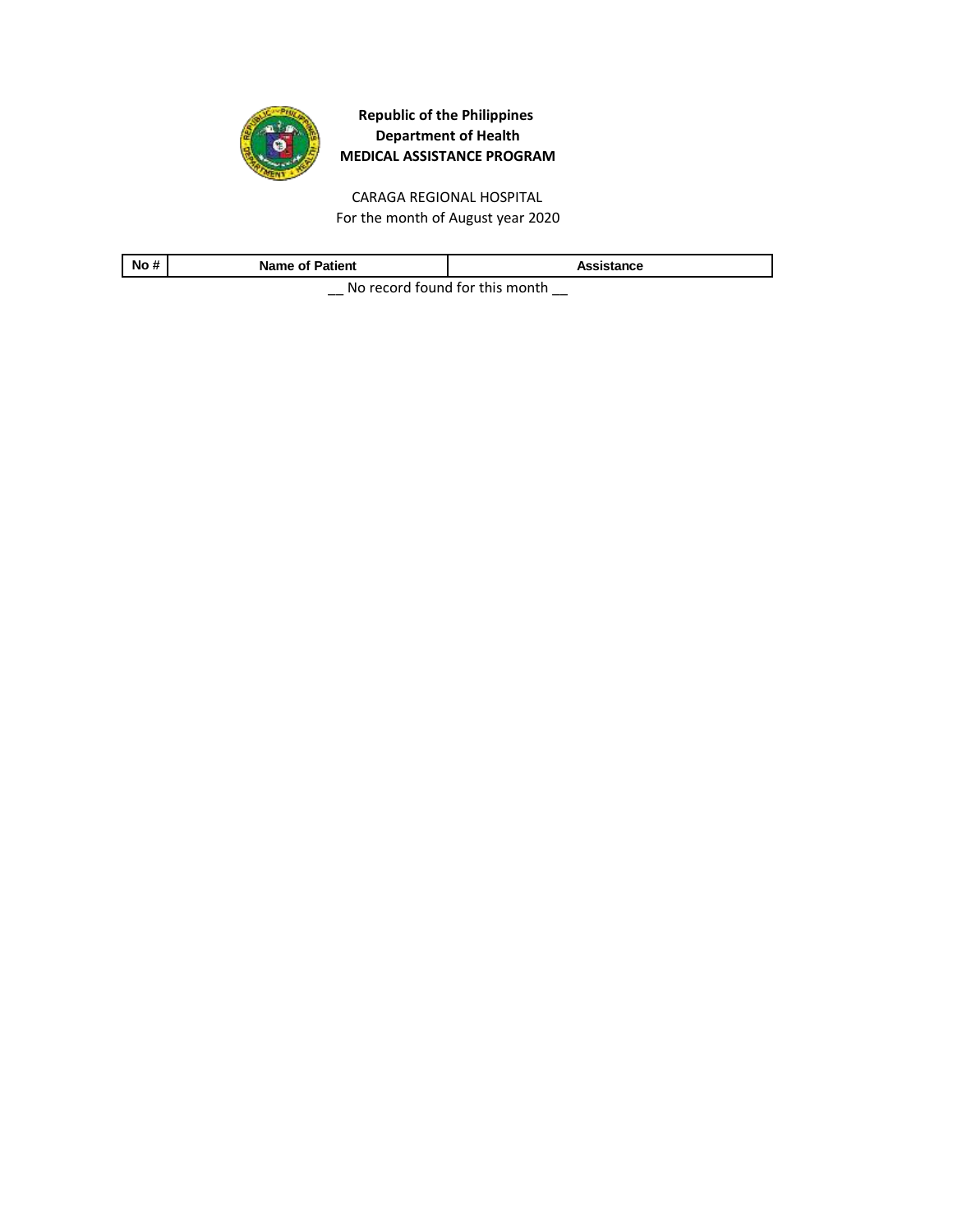

CARAGA REGIONAL HOSPITAL For the month of September year 2020

| No# | <b>Name of Patient</b>            | Assistance                                          |
|-----|-----------------------------------|-----------------------------------------------------|
|     | <b>IClint Michael B. Custodio</b> | Hospital Bill / Laboratory / Procedures / Medicine. |
|     | _ _                               |                                                     |

Total Patient: 1